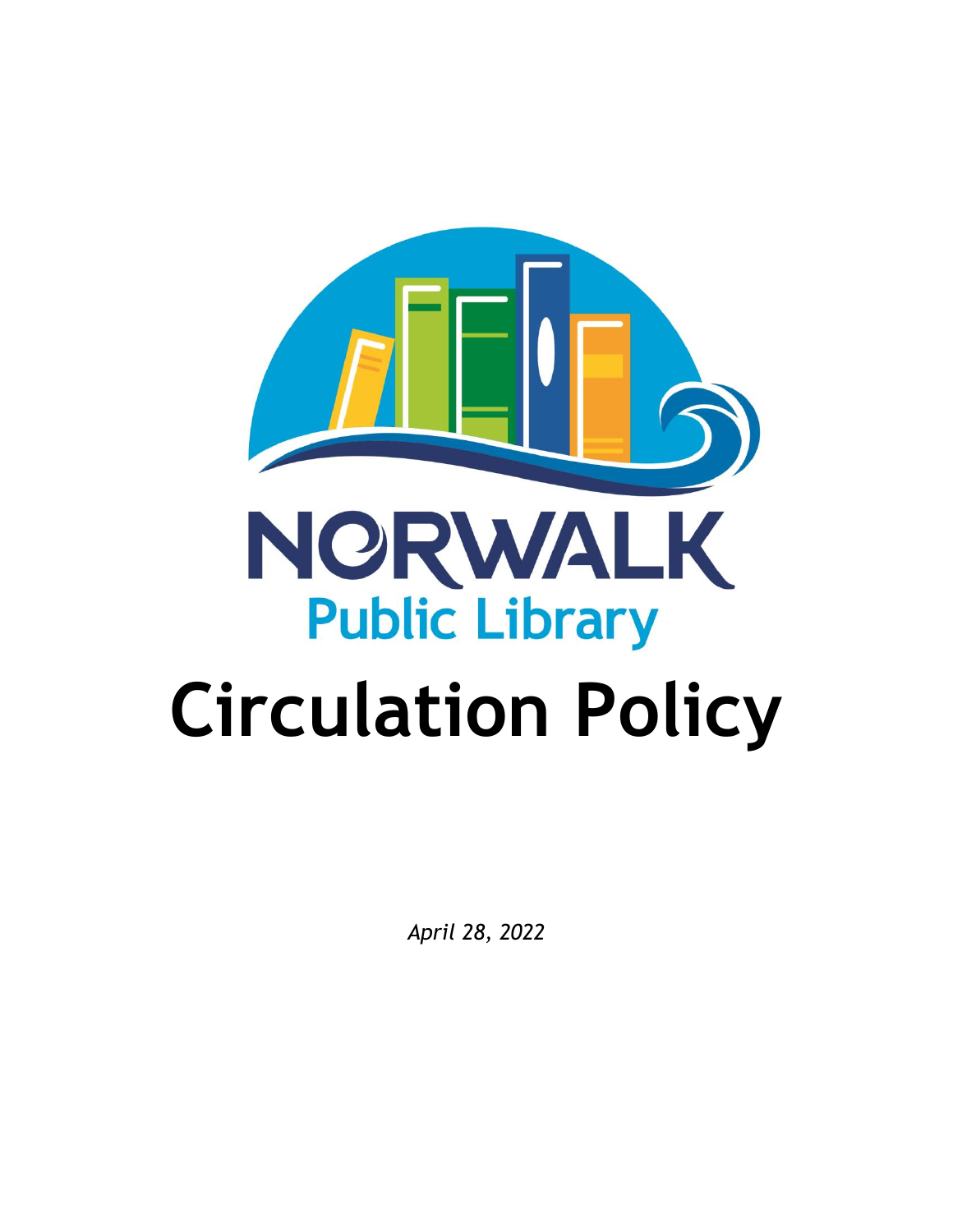# **TABLE OF CONTENTS**

- **Page 1. General principles** Connecticut state guidelines Norwalk Public Library guidelines
- **Page 2. General circulation policy** Library card terms and conditions Library card for adults age 18 and older Valid ID proof
- **Page 3. Valid ID proof, continued** Open Doors Shelter residents Domestic Violence Crisis Center residents Emancipated minors
- **Page 4. Library Cards for youth age 17 and under** Class visits
- **Page 5. Organization library cards for schools/nonprofit organizations** Temporary cards for adults and youths
- **Page 6. Forgotten library cards** Renewal/Replacement cards Non-circulating material
- **Page 7. Holds/Reserves** Renewals Checkout anywhere/return anywhere Fee payment
- **Page 8. Partial payment plan** Library notifications Courtesy notice Overdue notice Bills
- **Page 9. Overdue and bill notices**

#### **Page 10. Incomplete returns**

Replacement costs Default replacement costs for materials Paying for lost items

**Page 11. Claims returned**

Non-Norwalk residents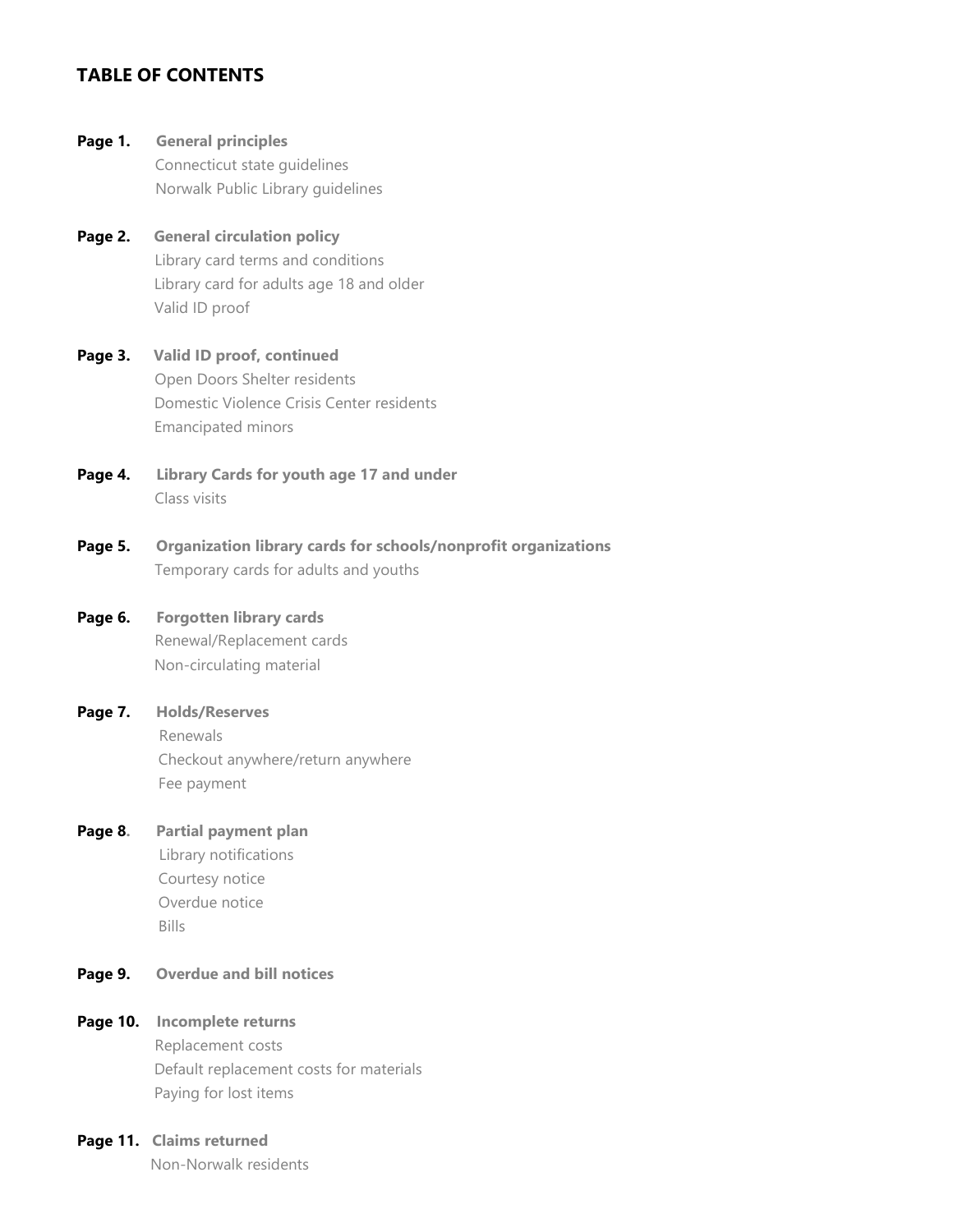## **GENERAL PRINCIPLES**

#### **Norwalk Public Library**

The Norwalk Public Library (NPL), comprised of the Main Library on Belden Avenue and the South Norwalk Branch Library on Washington Street, has nearly 200,000 physical items for public circulation. Our collection includes books, audiobooks, audiovisual materials, CDs, magazines, museum passes, Chromebook kits, WiFi hotspot kits, and more. NPL also offers downloadable materials and interlibrary loan service. Our extensive fiction and nonfiction book and audiovisual materials include a wide variety of world language selections. The library also offers online resources that are accessible to NPL card holders both remotely and within the library buildings.

### **Mission Statement**

The Norwalk Public Library, with our open access to diverse resources, serves as the information and cultural center for Norwalk's citizens and businesses.

#### **Circulation Objective**

The circulation objective supports the library's mission. NPL's goal is to have every eligible Norwalk resident obtain a library card and to actively and responsibly enjoy use of the materials.

Library materials belong to Norwalk residents. NPL is a fine free library, however, replacement fees and other charges are levied to recoup costs for lost or damaged items, and to ensure fair access to library materials. The library director is responsible for prioritizing the protection of library materials as authorized by the library board of directors.

The implementation of the circulation policy is performed by circulation staff members who are trained in library circulation policies and procedures.

### **CONNECTICUT STATE LIBRARY AND NORWALK PUBLIC LIBRARY GUIDELINES**

**The Connecticut State Library's BorrowIT CT/DeliverIT CT** regulations stipulate that Connecticut residents obtain a public library card from their town of residency. Once the card is obtained, card holders may register their cards at other public libraries in Connecticut with the identification required by those libraries. These regulations allow public library card holders to borrow physical materials from most public libraries in Connecticut. The borrower is responsible for returning materials to the libraries from which they borrow. If patrons return items from other libraries, staff will transfer care of those items to the **BorrowIT CT/DeliverIT CT** system. Returns are not immediate. Returns can take up to six months and the borrower is responsible for any fees incurred.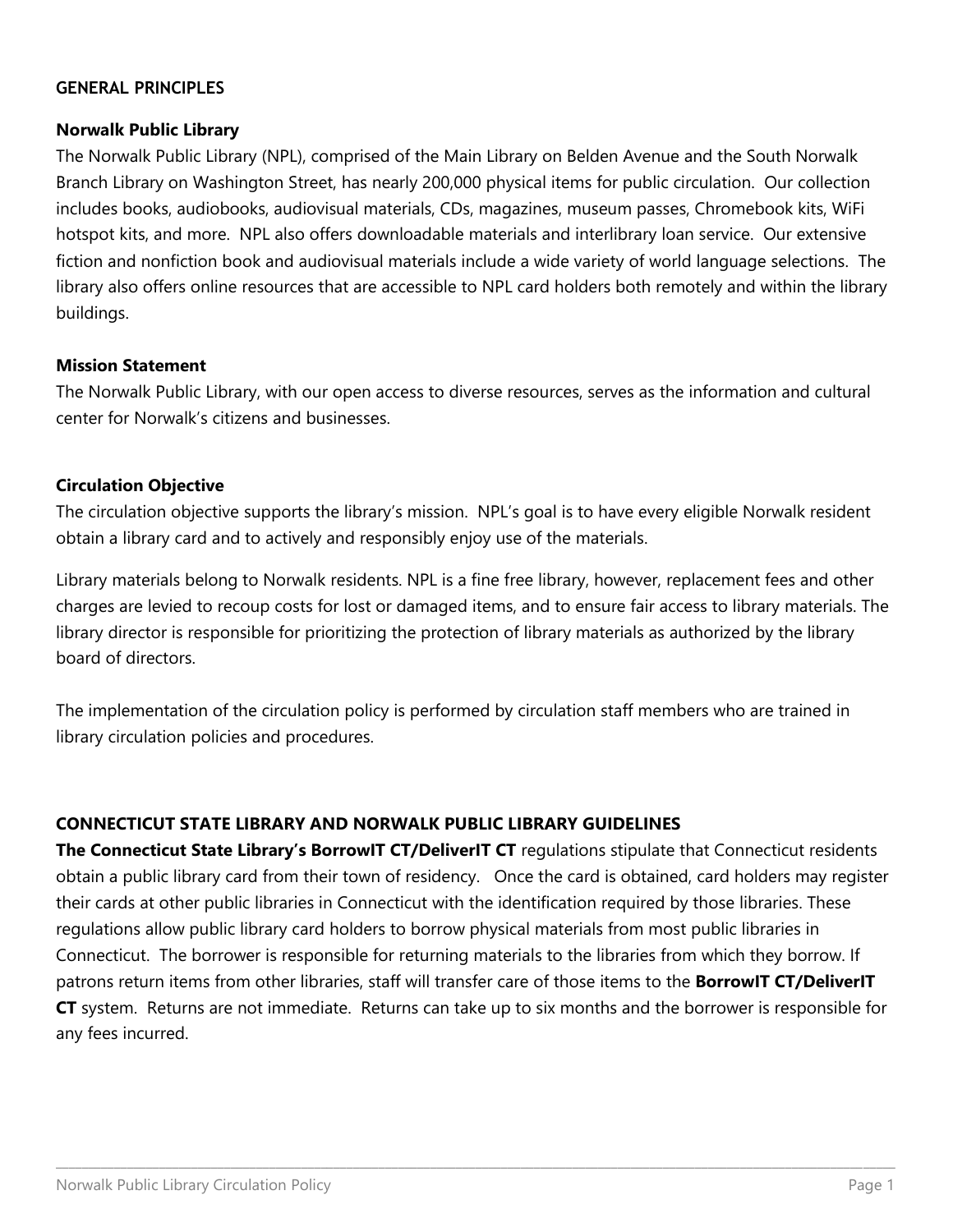## **GENERAL CIRCULATION POLICY**

### **RESPONSIBILITIES OF LIBRARY CARD HOLDERS**

Library cards are non-transferrable. Adults may give third-party permission to a designee (a spouse, a nanny, caretaker, etc.) to pick up items on hold in their stead. Parents are automatically allowed to pick up their children's holds. Having family members' cards linked is particularly helpful when identifying family members who are allowed to pick up each other's holds.

A library card owner is responsible for all use made of the library card and for all materials borrowed on it. The parent or guardian of a minor patron is responsible for all use of said minor's card.

## **GETTING A LIBRARY CARD**

## **Library Terms and Conditions**

- Patrons may apply for a library card in person or online.
- Library cards expire on the last day of the month, three (3) years after the card is issued.
- Temporary cards and cards for non-residents who are employed or attend school in Norwalk will expire on the last day of the month, one (1) year after the card is issued.
- There is no cost to renew expired library cards, or to replace library cards. Borrowers follow the same process as getting a new card; however, charges exceeding \$20.00 must be paid before a renewal or replacement card is issued.

### **ADULTS**

### **RESIDENTS 18 YEARS OR OLDER**

Adults are offered the choice of the grey or blue adult library card designs.

To qualify for a Norwalk Public Library card, residents must verify their identity and Norwalk residency by presenting either one ID from section A or two IDs from section B.

A. Photo IDs that are signed, valid, current, and include the applicant's name and Norwalk address:

\_\_\_\_\_\_\_\_\_\_\_\_\_\_\_\_\_\_\_\_\_\_\_\_\_\_\_\_\_\_\_\_\_\_\_\_\_\_\_\_\_\_\_\_\_\_\_\_\_\_\_\_\_\_\_\_\_\_\_\_\_\_\_\_\_\_\_\_\_\_\_\_\_\_\_\_\_\_\_\_\_\_\_\_\_\_\_\_\_\_\_\_\_\_\_\_\_\_\_\_\_\_\_\_\_\_\_\_\_\_\_\_\_\_\_\_\_\_\_\_\_\_\_\_\_\_\_\_\_\_

**Connecticut Driver's License Connecticut Photo ID U.S. Passport with photo and home address** NOTE: If the passport does not list a home address, then a second ID will be required.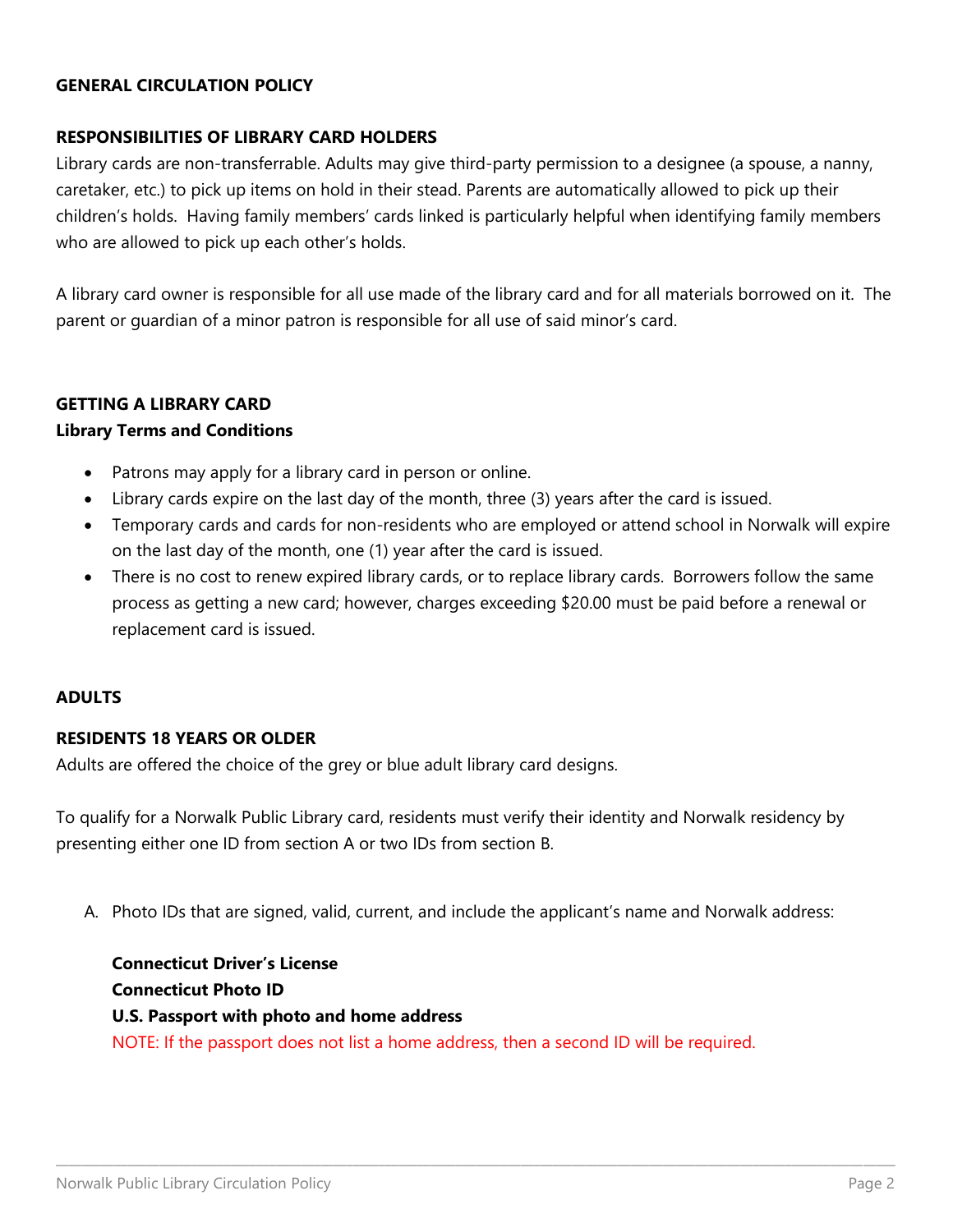B. Two IDs required, one from each column:

School ID with photo and the control of the Lease/rental agreement Green Card/Permanent Resident Card with photo Auto registration

## **PROOF OF IDENTITY PROOF OF CURRENT NORWALK RESIDENCY**

Employee ID with photo Norwalk tax bill (for residents, not property/business owners) U.S. Military Card with photo **Mail addressed to applicant's current Norwalk residence** 

A post office box address is not considered proof of residency in Norwalk. Photo IDs that have been expired for four (4) months or more are not acceptable. Non-Connecticut state IDs with a Norwalk address are not acceptable.

Owning property in Norwalk is not the same as residing in Norwalk and is not considered sufficient grounds to obtain a library card; however, residents who live part-year in Norwalk are eligible for a Norwalk Public Library card with appropriate identification and proof of Norwalk residency. Please explain to patrons residing in other Connecticut towns that they can get cards in the city in which they reside and bring that card, along with photo ID, to be input into our system in order to use our services.

Patrons who live on the border of neighboring towns and have address in those towns, but pay Norwalk taxes may show their Norwalk tax bill as proof of residency.

# **OPEN DOORS SHELTER RESIDENTS**

Adults who reside at Open Doors shelter must provide a letter from a case manager on Open Doors letterhead verifying Merritt Street residency. Once the letter is presented, staff will process the application. If the adult has children under the age of 18 who want library cards, those names must on the letterhead, as well. Please note that these cards expire on the last day of the month, one (1) year after the card is issued.

# **DOMESTIC VIOLENCE CRISIS CENTER RESIDENTS**

Adults who reside at Domestic Violence Crisis Center (DVCC) housing in Norwalk must provide a letter from a case manager on DVCC letterhead. For their safety, DVCC addresses in Norwalk and Stamford are acceptable. Once the letter is presented, staff will process the application. If the adult has children under the age of 18 who want library cards, those names must on the letterhead, as well. Please note that these cards expire on the last day of the month, one (1) year after the card is issued.

# **EMANCIPATED MINORS**

The State of Connecticut issues a letter of emancipation to emancipated minors. To obtain a library card, emancipated minors must present a State of Connecticut letter of emancipation, appropriate ID, and verification of Norwalk address as described in the GETTING A LIBRARY CARD section.

 $\_$  ,  $\_$  ,  $\_$  ,  $\_$  ,  $\_$  ,  $\_$  ,  $\_$  ,  $\_$  ,  $\_$  ,  $\_$  ,  $\_$  ,  $\_$  ,  $\_$  ,  $\_$  ,  $\_$  ,  $\_$  ,  $\_$  ,  $\_$  ,  $\_$  ,  $\_$  ,  $\_$  ,  $\_$  ,  $\_$  ,  $\_$  ,  $\_$  ,  $\_$  ,  $\_$  ,  $\_$  ,  $\_$  ,  $\_$  ,  $\_$  ,  $\_$  ,  $\_$  ,  $\_$  ,  $\_$  ,  $\_$  ,  $\_$  ,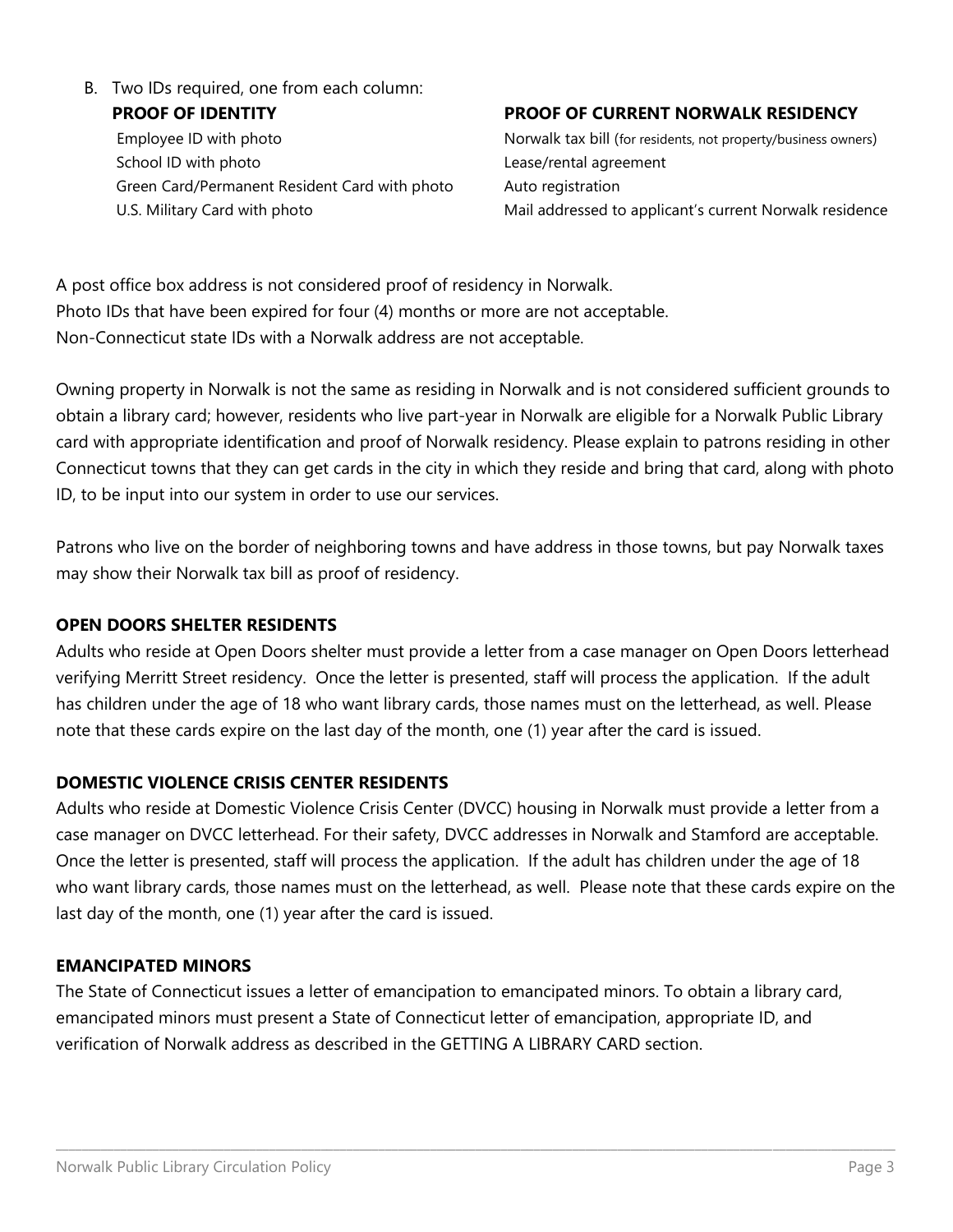# **YOUTH**

Though youth library cards may be applied for at any circulation desk, parents are offered the choice to apply in the youth services department at the main library for children grades six (6) and below because they and their children can get a better sense of the materials and services available to them there.

# **YOUTH 17 AND UNDER**

- Minors must accompany the parent, legal guardian, or responsible adult at the time of applying in person for a library card.
- Parents/legal guardians must present a current, valid photo ID and proof of Norwalk residency.
- A responsible adult—aunt, uncle, grandparent, sibling, or caregiver over age 18—may also present proof of identification and residency for the parent/guardian, along with an application completed and signed by the parent/guardian.
- By signing the library card application, parents/legal guardians assume responsibility for all materials borrowed on youth cards and for payment of replacement or other charges.
- If the parent/legal guardian does not have a photo ID, please see the section YOUTH TEMPORARY CARD, below.
- A parent/legal guardian must sign the internet permission area of the application to permit their child to have independent use of Internet computers. Minors granted internet permission are coded with **"–I–"** after their full name in the integrated library system (ILS) **and** on the library card label. In the absence of parental permission, holders of youth temporary cards may not use the internet on the library's computers. The monitoring of Internet use or the Internet's accuracy/ appropriateness is not the responsibility of library staff.
- Youth from birth to age 12 are assigned the CHILD patron type in the ILS.
- Youth age 13 to 17 are assigned the YOUNG ADULT (YA) patron type in the Integrated Library System (ILS), also known as the library system database, but are given the choice to receive a youth card design or a choice of the two adult card designs. **Youth library cards expire on the last day of the month, three (3) years after the card is issued, or on the patron's 18th birthday**. Please be sure this is reflected in the expiration date. If a youth card expires within four months of the patron turning 18, the patron type classification will be YA, but a choice of the two adult card designs is offered.

**Distinguishing between CHILD and YOUNG ADULT in the ILS is necessary** since the distinction is required by the State of Connecticut.

# **CLASS VISITS**

The Youth Services departments may distribute library card applications to schools to verify the requested information since the same type of information is required to register for school, or applications may be distributed to teachers to send home with their students. Upon return of the application, signed by parent or legal guardian along with copy of the parent's or legal guardian's photo ID, a library card will be issued to the student.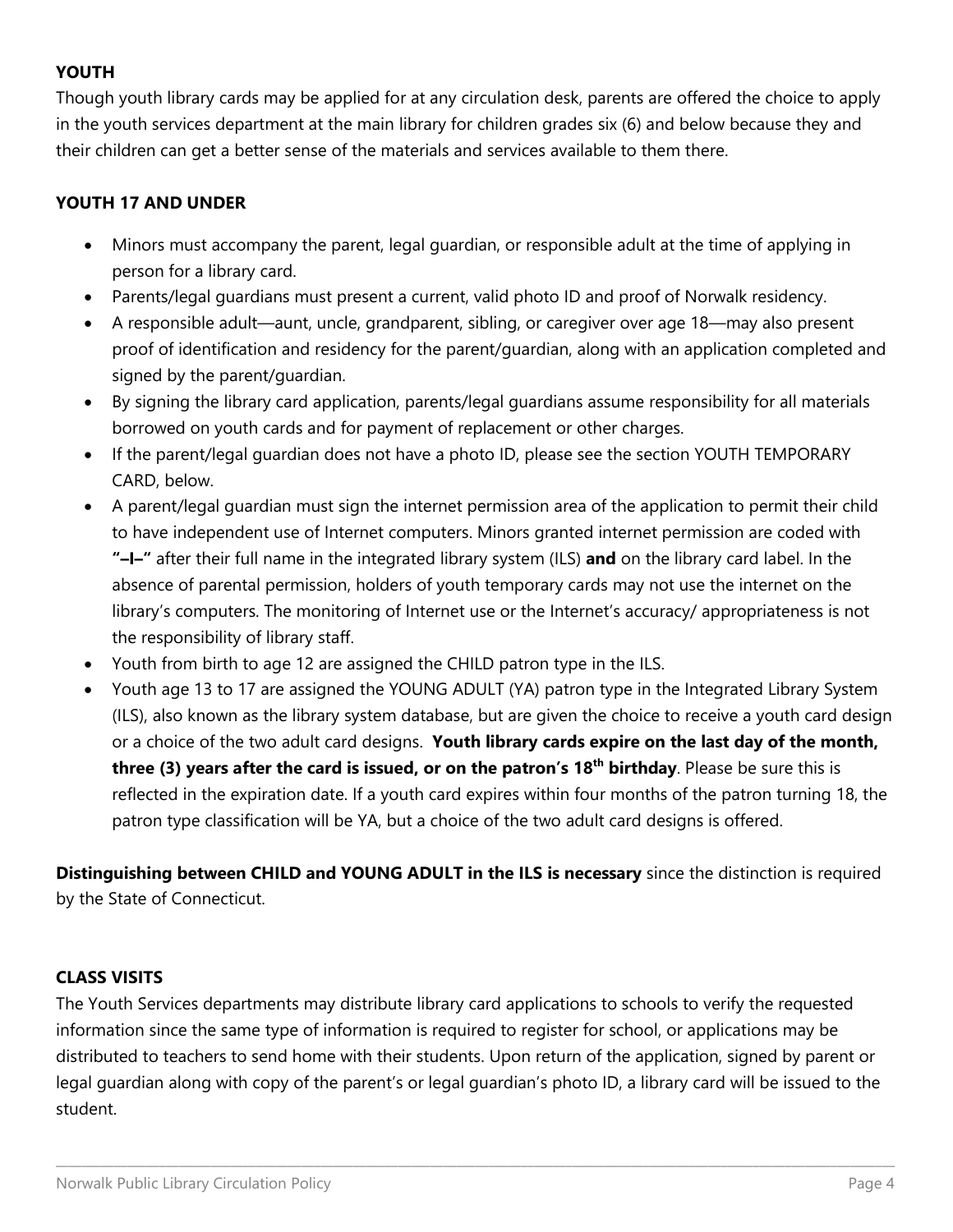# **ORGANIZATION LIBRARY CARDS FOR SCHOOLS AND NONPROFIT ORGANIZATIONS**

Organization library cards are intended for schools and non-profit organizations to check out books to be used at their institution. Applications must list a designated card owner, such as a director, assistant director, principal, manager or finance director, from within the organization, who will be responsible for the card and lost items. The owner's name will be placed on the C/O address line of the organization's library account. The applicant must show proof that he/she is employed by the organization and provide a letter on company letterhead stating that they have permission to apply for an organization card. The application should include the names of employees who have permission to use the card. The names will be placed in the note field on the record. If the card owner leaves the organization, the card can be transferred to another owner by submitting the transfer request in writing on company letterhead.

# **ADULT TEMPORARY CARDS**

Adult temporary cards are given to Norwalk residents 18 and older who can only provide an ID from the GETTING A LIBRARY CARD section, or who can only provide information from either column of section B, but not from both. The card holder has access to our virtual/online materials and may borrow a maximum of two (2) physical items. Temporary cards expire after one year. **The term "For Use in NPL only" is added to the name label on the card.** Patrons who receive temporary cards are urged to bring in the missing requirements as soon as possible so the cards can be upgraded to full-privilege cards. Adult temporary cards expire the last day of the month, one (1) year after the card is issued.

# **YOUTH TEMPORARY CARDS**

Youth temporary cards are issued to youth aged 12 to 17 under the following two (2) circumstances:

- No parent/guardian is present to apply for a library card AND
- The minor attends school in Norwalk and can present a current, valid school ID or report card

OR

 Parent/guardian is present but cannot show required proof of identification, or proof of Norwalk residency per the GETTING A LIBRARY CARD section requirements.

The card holder has access to virtual/online materials and may borrow a maximum of two physical (2) items. Temporary cards expire the last day of the month, one (1) year after the card is issued. **The term "For Use in NPL only" is added to the name label on the card.** All patrons who receive temporary cards are urged to bring in the missing requirements as soon as possible so the cards can be upgraded to full-privilege cards.

In the absence of parental permission, youth temporary cards holders may not use the internet on library computers.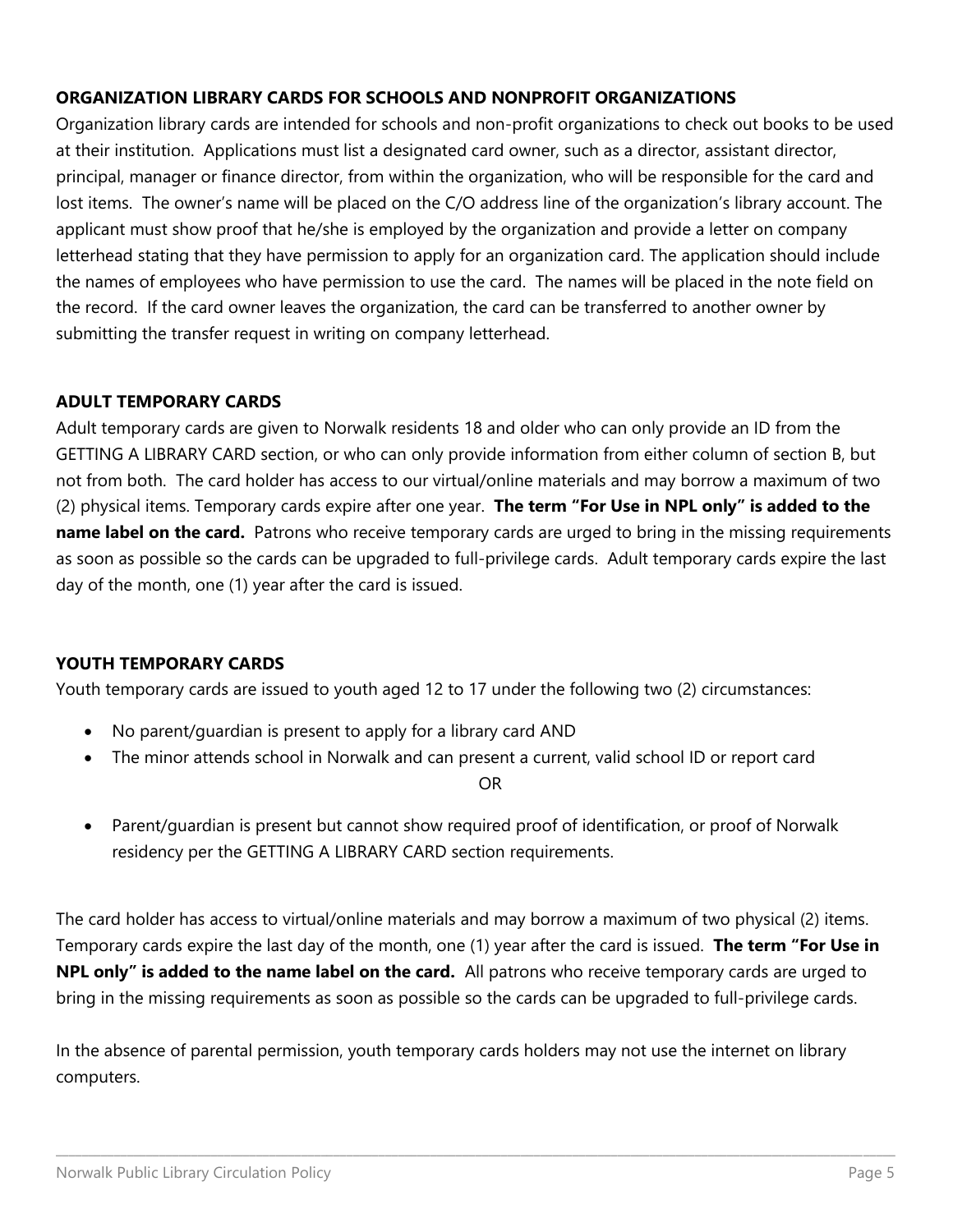# **FORGOTTEN LIBRARY CARDS**

Borrowing without a library card present is allowed provided the borrower shows acceptable identification. This is required to protect the patron. Acceptable identification is the same as listed above in the GETTING A LIBRARY CARD section. If library cards are forgotten during library visits and patrons wish to check out items, renew items, or obtain the card number to use public computers, a photo ID is preferable; however other forms of ID can be used. They include, but are not limited to:

| Driver's license | Student ID                         |
|------------------|------------------------------------|
| $CT$ photo $ID$  | Class schedule with student's name |
| Work ID          | Bus schedule with student's name   |
| Passport         |                                    |

If patrons do not have photo ID, then a few identifiable questions will be asked, such as, but not limited to:

| <b>Address</b>                   | Birthdate               |
|----------------------------------|-------------------------|
| Phone number                     | Driver's license number |
| Driver's license expiration date | Middle name or initial  |

It is preferred that patrons have their library cards when calling the library to renew items. If they do not, then identifiable questions will also be asked.

If a patron regularly fails to bring the library card, offer to issue a replacement, provided the patron in question can meet the requirements for a card.

### **RENEWAL/REPLACEMENT OF LIBRARY CARDS**

There is no cost to renew or replace lost or expired cards. Expired accounts are renewed for the time period corresponding to the type of library card involved, i.e. a standard adult card for another three (3) years, a nonresident who works in Norwalk for another one year, and so on. Unless expiration is imminent, a replacement for a lost card can be issued using the original expiration date.

- Charges exceeding \$20.00 must be paid before a renewal or replacement card is issued.
- Appropriate ID and proof of residency/employment/schooling must be verified again.
- For patrons under age 17, all parental information must be validated and updated before renewing card. Parent/guardian, or designated adult with photocopy of parent/guardian ID and required documentation must be present. **Temporary cards are an exception, please see the section above on YOUTH TEMPORARY CARDS.**

### **NON-CIRCULATING MATERIALS**

Current issues of magazines office and reference collection materials may not be checked out unless the department's supervisor approves. If the department supervisor cannot be reached, then the item will not be checked out.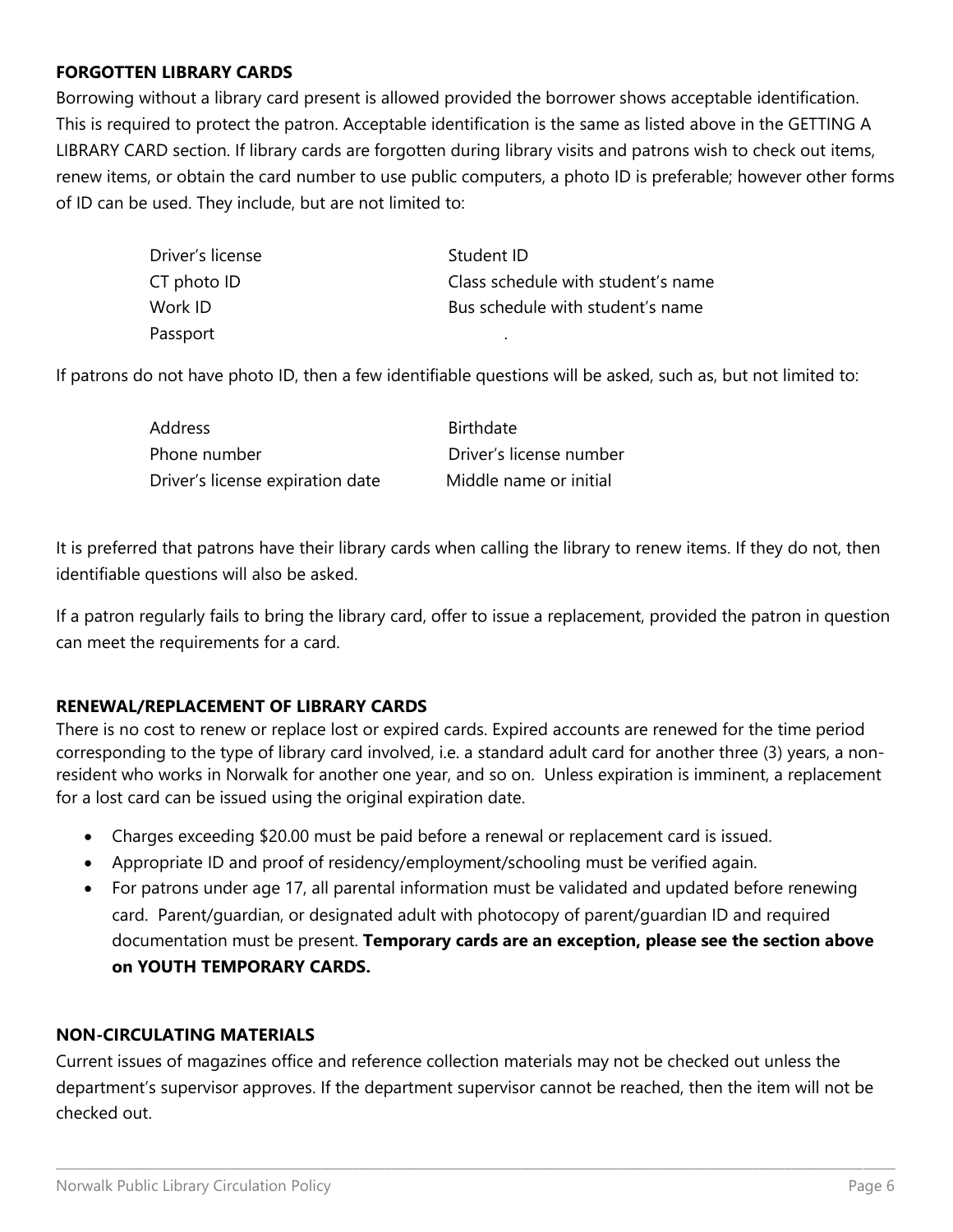# **HOLDS/RESERVES**

Card holders may place a maximum of 30 holds per account at any given time. DVDs, Blu-rays, and hardware items will be held for two (2) days. Because DVDs and Blu-rays are only held for two days, staff will alert patrons of their holds by phone if there is no email address listed on the account. If the patron is not available, a message will be left that items are available for pickup, but for patron protection and privacy the names of the items will not be revealed. All other items are held for seven (7) days. If there is no email listed on the account, staff will send a letter to notify patrons of items that are ready for pickup.

Museum passes, Chromebooks, WiFi hotspots and Dell Chromebook WiFi kits are not available for holds/ reserves. These items are available on a first-come, first-served basis only.

## **RENEWALS**

Circulating items may also be renewed a maximum of seven (7) times in person, by phone, or online unless another borrower has placed a hold on the specific item, or if library fees exceed \$20.00. Museum passes, Chromebooks, WiFi Hotspots and Dell Chromebook WiFi kits are not renewable. Once an item has reached BILLED status, it may be renewed as a one-time courtesy to allow the patron to find the item unless there is a hold placed on the item. A message should be placed on the account on top of other messages that may be there. Thereafter, the item must be either returned or paid for as lost.

The library will attempt to notify card holders via mail or email after a certain time of an item being overdue. The Library is not accountable for correspondence that does not successfully reach the intended recipient.

# **CHECK OUT ANYWHERE/ RETURN ANYWHERE**

Borrowers may check out their materials anywhere in the system and return them anywhere in the system. A borrower holding both children's and adult materials can check them out all at once either in the Adult or Children's departments. Likewise, children's returns will be accepted in the adult department and adult materials in the children's department if this is what the patron finds convenient. Exceptions include museum passes, Chromebooks, and WiFi hotspot kits. Those items must be returned only at the point of distribution per the borrower's agreements.

### **FEE PAYMENT INFORMATION**

Fees may be paid at Norwalk Public Library circulation desks or online. We accept cash, credit cards, debit cards, checks and money orders made payable to Norwalk Public Library. Payment may also be mailed to either library location by sending to the attention of the circulation department. Currently, the library does not accept American Express or Apple Pay.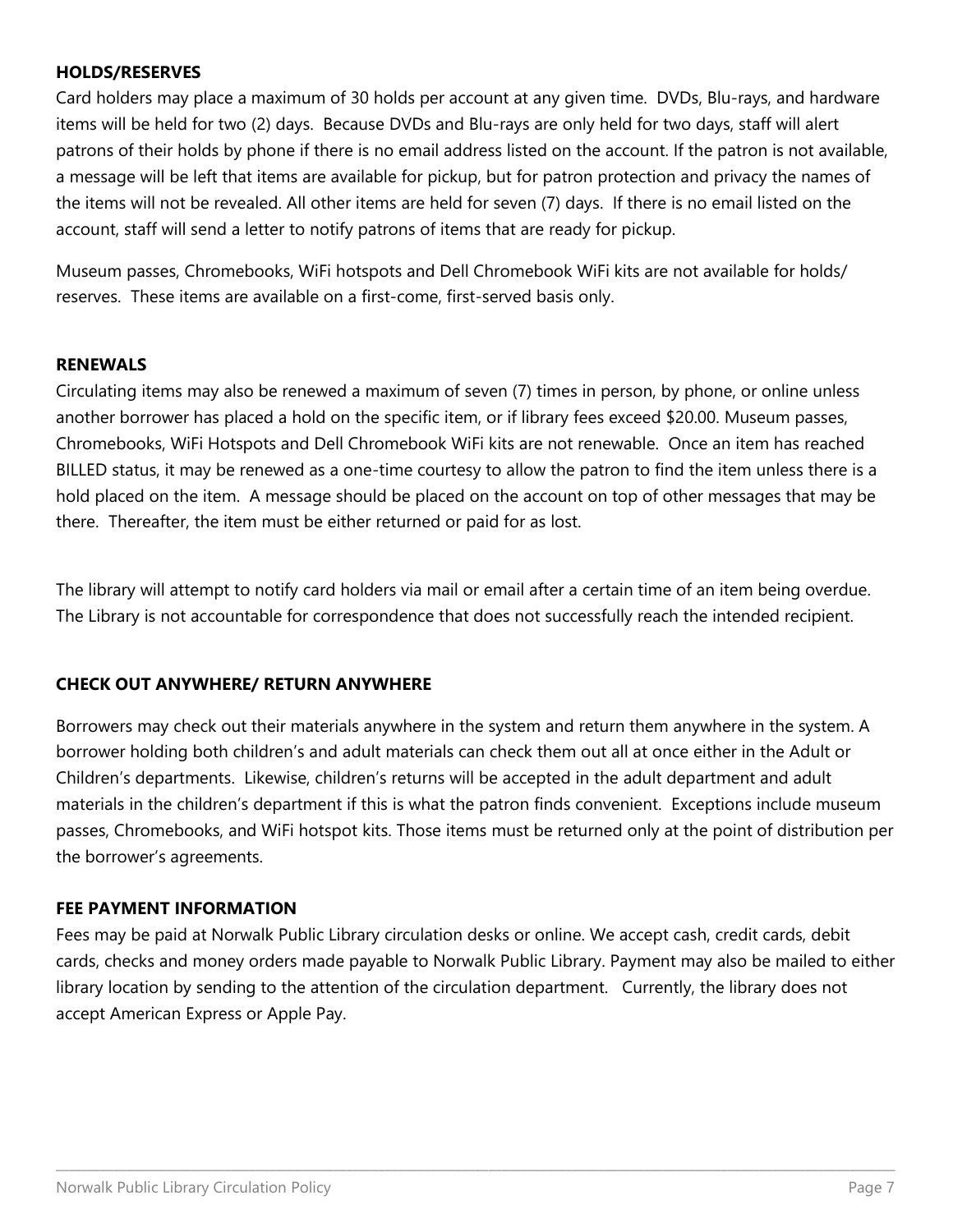## **PARTIAL PAYMENT PLAN**

When accumulated charges exceed the \$20.00 limit, a stop is automatically placed on the borrower's card. In hardship cases, Circulation staff members may decide to allow special payment arrangements.

## **LIBRARY NOTIFICATIONS**

The library attempts to communicate with patrons for a variety of reasons regarding borrowed materials. Some of them are listed below. The library is not accountable for correspondence that does not successfully reach the intended recipient.

## **COURTESY NOTICE**

A courtesy email notice is sent one day before an item reaches its due date. The Library is not responsible for correspondence that does not successfully reach the intended recipient. When courtesy emails bounce back, a staff member will try to reach patron by phone.

## **OVERDUE NOTICE**

Borrowers are sent overdue notices via email or regular mail. The timing of these notices depends on the type of item borrowed. The Library is not accountable for correspondence that does not successfully reach the intended recipient.

### **BILLS**

Borrowers are billed for replacement of unreturned items. The timing of these notices depends on the type of item borrowed. The Library is not accountable for correspondence that does not successfully reach the intended recipient. Please see the table below.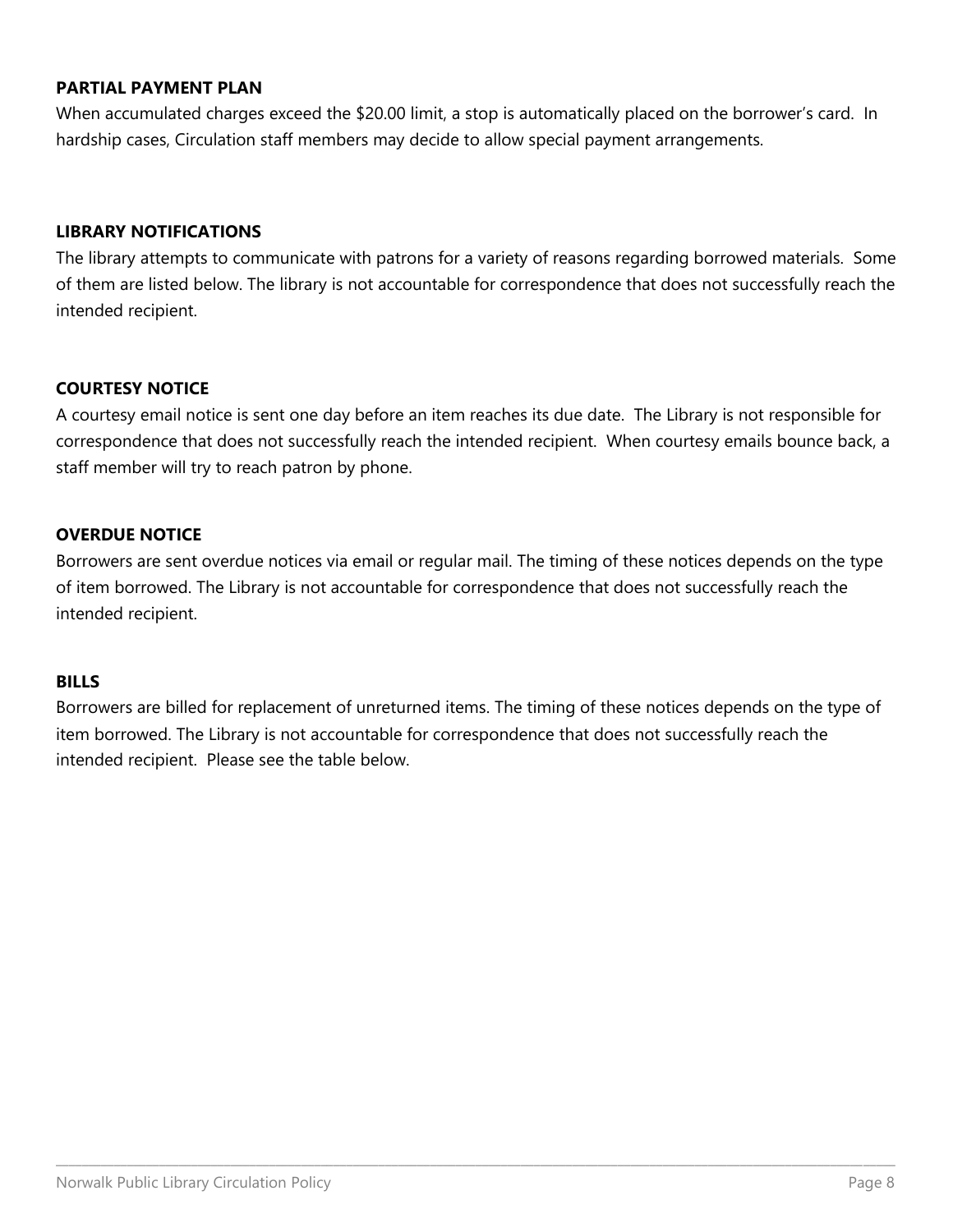# **OVERDUE AND BILL NOTICES**

| Description                 | Loan Period  | <b>Renewal Period</b> | Renewals Allowed | Overdue sent         | <b>Bill Sent</b>     |
|-----------------------------|--------------|-----------------------|------------------|----------------------|----------------------|
| <b>Audio Books</b>          | 21           | 21                    | 7                | 1 at 7 days overdue  | 1 at 21 days overdue |
| Blu Ray disc                | 7            | 7                     | 7                | 1 at 3 days overdue  | 1 at 7 days overdue  |
| <b>Board Games</b>          | 7            | 7                     | 7                | 1 at 3 days overdue  | 1 at 7 days overdue  |
| Board Games - In House      | 1            | 0                     | 0                | 1 at 1 day overdue   | 1 at 6 days overdue  |
| <b>Book</b>                 | 21           | 21                    | 7                | 1 at 7 days overdue  | 1 at 21 days overdue |
| <b>Book Discussion Kit</b>  | 21           | 21                    | $\overline{7}$   | 1 at 7 days overdue  | 1 at 21 days overdue |
| <b>DVD</b>                  | 7            | 7                     | $\overline{7}$   | 1 at 3 days overdue  | 1 at 7 days overdue  |
| <b>GNLV</b>                 | 56           | 56                    | $\overline{7}$   | 1 at 7 days overdue  | 1 at 21 days overdue |
| <b>Grab Bags</b>            | 21           | 21                    | 7                | 1 at 7 days overdue  | 1 at 21 days overdue |
| Hardware                    | 14           | 14                    | $\overline{7}$   | 1 at 3 days overdue  | 1 at 7 days overdue  |
| Hardware - in house laptops | 1            | $\blacksquare$        |                  | 1 at 1 day overdue   | 1 at 6 days overdue  |
| <b>ILL Material</b>         | 21           | 0                     | 0                | 1 at 3 days overdue  | 1 at 14 days overdue |
| Kiosk Laptops - In House    | $\mathbf{1}$ | 0                     | 0                | 1 at 2 hours overdue | 1 at 9 hours overdue |
| Kit                         | 21           | 21                    | 7                | 1 at 7 days overdue  | 1 at 21 days overdue |
| Magazine                    | 7            | 7                     | $\overline{7}$   | 1 at 3 days overdue  | 1 at 7 days overdue  |
| <b>Museum Pass</b>          | 3            | 0                     | 0                | 1 at 3 days overdue  | 1 at 6 days overdue  |
| Music/Misc. CD              | 21           | 21                    | 7                | 1 at 37 days overdue | 1 at 21 days overdue |
| Paperback                   | 21           | 21                    | 7                | 1 at 7 days overdue  | 1 at 21 days overdue |
| Playaway                    | 21           | 21                    | 7                | 1 at 7 days overdue  | 1 at 21 days overdue |
| Software                    | 21           | 21                    | $\overline{7}$   | 1 at 7 days overdue  | 1 at 21 days overdue |
| <b>Summer Reading Books</b> | 21           | 21                    | $\overline{7}$   | 1 at 7 days overdue  | 1 at 21 days overdue |
| WiFi Hotspots               | 7            | 0                     | 0                | 1 at 1 day overdue   | 1 at 3 days overdue  |
|                             |              |                       |                  |                      |                      |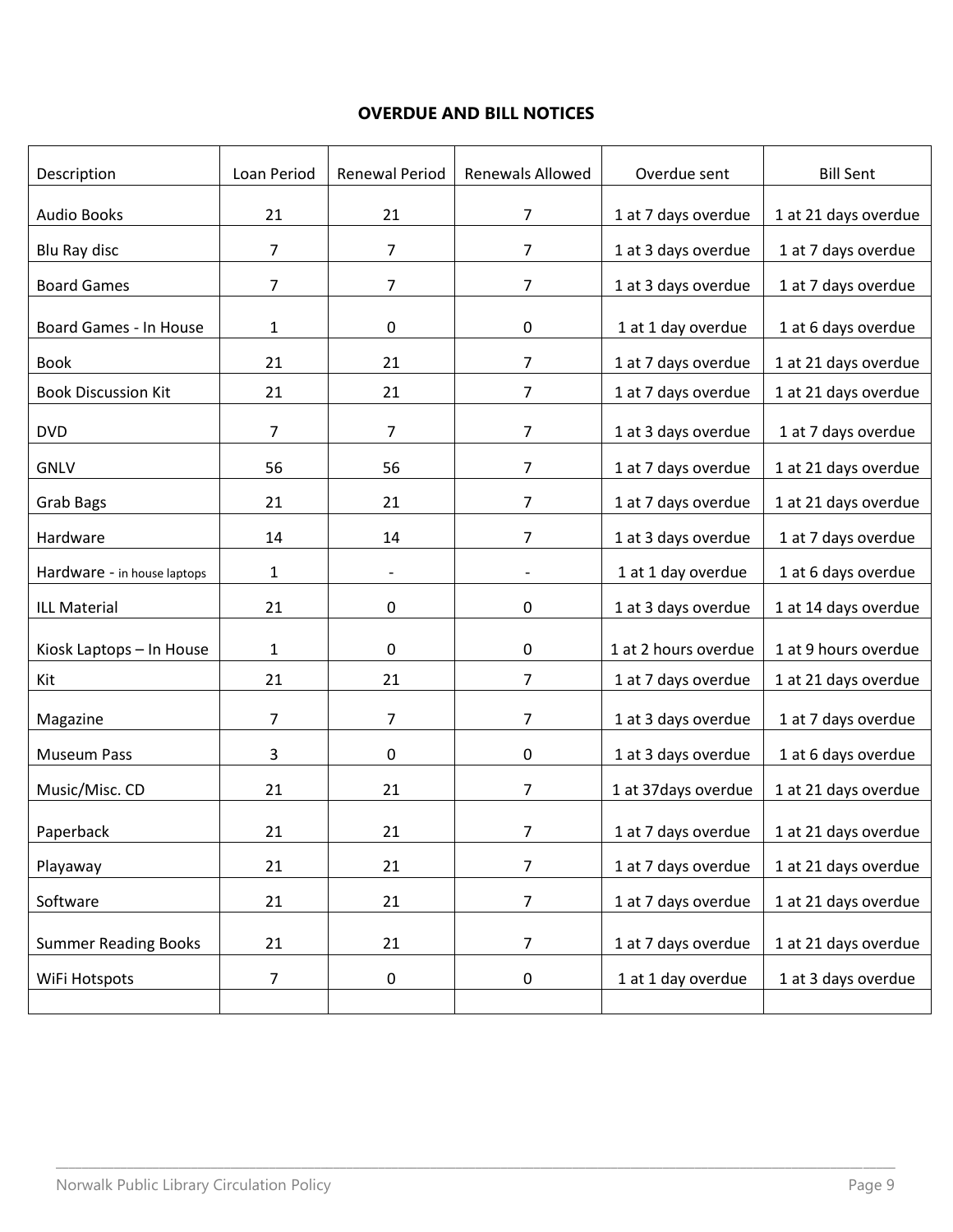## **INCOMPLETE RETURNS**

It is the card holder's responsibility to make sure that each case contains all items before returning audiovisual materials. If an item is returned missing one or more pieces, the item will not be removed from the borrower's account. Circulation staff will try to contact the patron. If the problem is not resolved, the item will eventually be billed for replacement. Borrowers are charged either for the missing piece(s) or, in some cases, the entire item in question.

The City of Norwalk allows the Library to reimburse funds paid for lost items, if the items are returned in useable condition, with receipt, within thirty (30) days of payment. Credit card payments may be reimbursed to the original credit card used. All other forms of payment will be reimbursed by check from the City of Norwalk.

### **REPLACEMENT COSTS**

Card holders are responsible for paying the replacement cost based on the type of material lost or damaged beyond repair. **Please note that the library does not accept replacement items for lost or damaged materials.** The library sets the standard replacement costs and processing fees for items. Payments made for items paid for and then returned in usable or workable condition within thirty (30) days of payment will be reimbursed. No refunds will be offered for materials returned after the 30-day grace period following payment of replacement cost.

## **DEFAULT REPLACEMENT COSTS FOR MATERIALS**

The library does not accept replacement items provided by patrons for lost or damaged materials. If no replacement cost is indicated on an item's record, items will be charged as follows:

- Kit bag (children's department) \$10
- DVD, Blu-ray CD cases \$1
- Audiobooks \$50 **NOTE**: The library does not source single replacement discs. A replacement charge for the entire audiobook will be charged if any of the discs are lost or damaged.
- CD (compact disc) \$18
- DVD, Blu-Ray Adult Dept. \$25, Children's Dept. \$10
- Hardcover book Adult Dept. \$25, Children's Dept. \$15
- Paperback book Adult Dept. trade paperback \$15 Mass market \$8, Children's Dept. \$8
- Board book (Children's Dept.) \$6

# **PAYING FOR LOST ITEMS**

Fees for lost items may be paid at Norwalk Public Library circulation desks or online. We accept cash, checks, credit cards, debit cards and money orders made payable to Norwalk Public Library. Payment may also be mailed to either library location by sending to the attention of the circulation department. Currently, the library does not accept American Express or Apple Pay.